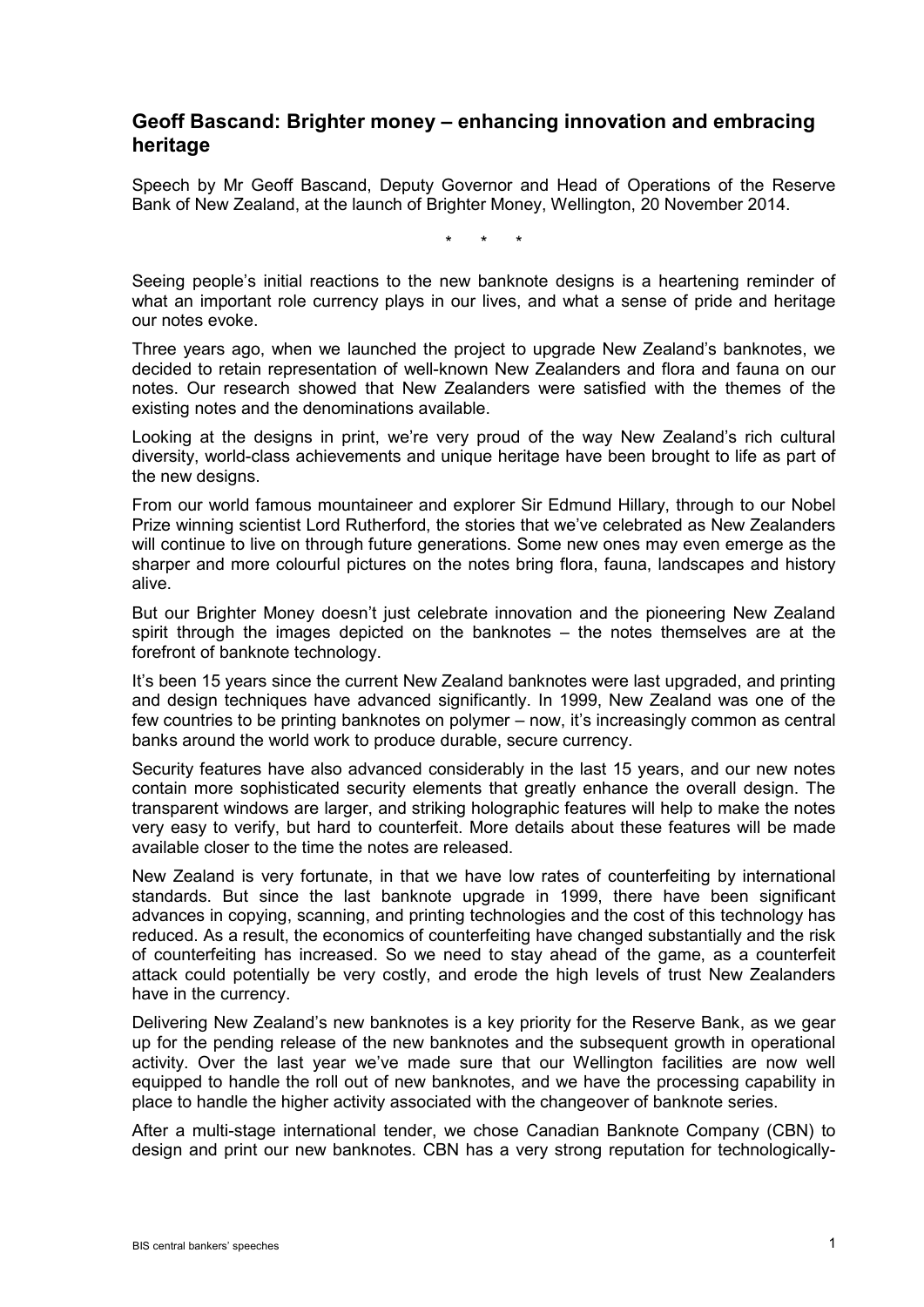advanced printing and has produced New Zealand's passports since 2009. It also prints the Bank of Canada's banknotes.

In recent months we've had a team up at CBN's facility in Ottawa making sure the designs you see here are being translated accurately and smoothly into printed banknotes. It's a particularly detailed process, requiring fastidious checking and cross referencing of source material.

We are still completing detailed work on the security features, which will help people to authenticate the new notes. So, the actual banknotes will look slightly different to the ones you see here today.

We've still got a lot of work to do together with the team at CBN before the new Brighter Money comes rolling off the presses, but it will result in a product we all can be proud of.

Closer to home, there's been a lot of work going on behind the scenes to make these banknotes much more user-friendly for people with visual impairments. Most importantly, the new notes will continue to be the same sizes as the current ones – meaning visually impaired people can continue to use size to differentiate the denominations. In addition, the note value is shown in larger print and there is greater colour contrast between notes.

New Zealand's Māori culture is also better represented on our new notes. In particular, they incorporate more te reo Māori – notably Aotearoa, the Māori name for New Zealand, and Te Pūtea Matua, the Māori name for the Reserve Bank. As with the current notes, the names of the native birds on the reverse of the notes (hoiho, whio, kārearea, kōkako and mohua) continue to be written in Māori. Tukutuku panels also feature more prominently, weaving important cultural and symbolic meaning into the banknote designs.

Designing, developing, printing and rolling out new banknotes involves many partnerships and moving parts. We've been working with the New Zealand Police to ensure the designs are counterfeit resilient, and a panel of experts from the national museum, Museum of New Zealand Te Papa Tongarewa*,* to ensure that the note designs are culturally and scientifically accurate.

On a personal note – I have learnt first-hand the importance of design accuracy. Despite having a father as a botanist and a mother as an artist and printmaker, and growing up surrounded by drawings of ferns, I've been amazed at just how scientifically accurate the drawing of the silver fern needs to be before the team will let it near our banknotes!

As well as the contracts for design and print with CBN, we have signed seven other contracts or supply agreements with six other vendors or component suppliers. To give you an idea of the scope of the changeover exercise – more than 40,000 pieces of cash-handling equipment will need to be calibrated for the new notes. We've been consulting with industry on the calibration and testing programme, and at this stage we're confident the industry will be ready to handle the new notes later next year. We'll continue to work closely with the industry to ensure the transition is as smooth as possible.

## **Release approach**

We're targeting October 2015 for the release of \$5 and \$10 notes, followed by the \$20, \$50 and \$100s in April 2016.

Issuing the new notes and collecting up the old notes is a major logistical exercise for the Reserve Bank. Our note circulation and distribution strategy has been designed in consultation with industry, and it represents a "business-as-usual" approach which should minimise the additional costs of introducing new notes. Such an approach means that the Reserve Bank will issue new banknotes as banks demand them, and we will take back old, surplus or worn banknotes as required. Some of these old series notes will be held in reserve in case we ever need to call on them, but most will be shredded and recycled.